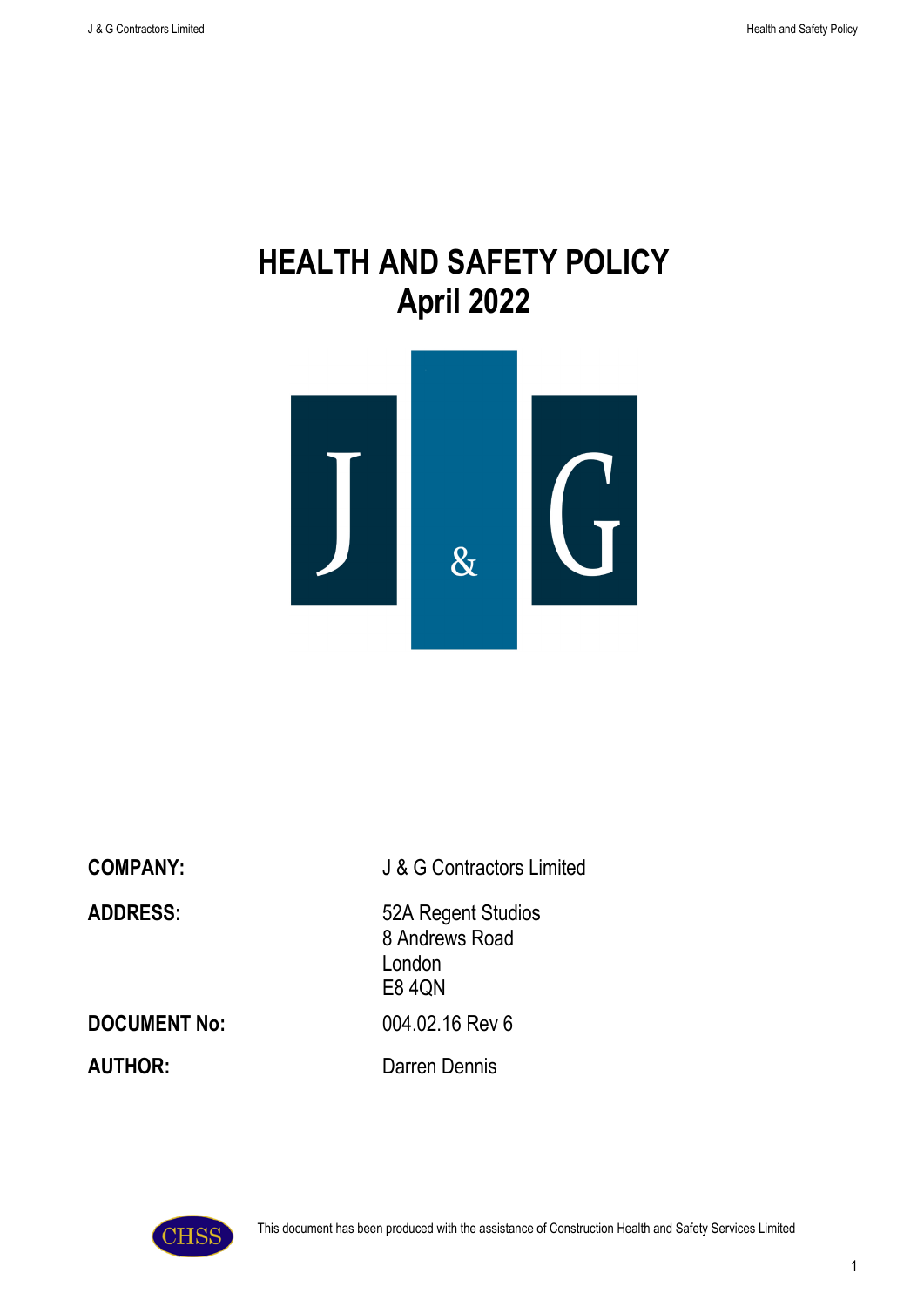# **CONTENTS PAGE**

| Reporting of Injuries, Diseases and Dangerous Occurrences Regulations 2013 12 |
|-------------------------------------------------------------------------------|
|                                                                               |
| The Provision of Use of Work Equipment Regulations (P.U.W.E.R) 199813         |
|                                                                               |
|                                                                               |
| Control of Substances Hazardous to Health (COSHH) Regulations 200214          |
|                                                                               |
|                                                                               |
|                                                                               |
|                                                                               |
|                                                                               |
|                                                                               |
|                                                                               |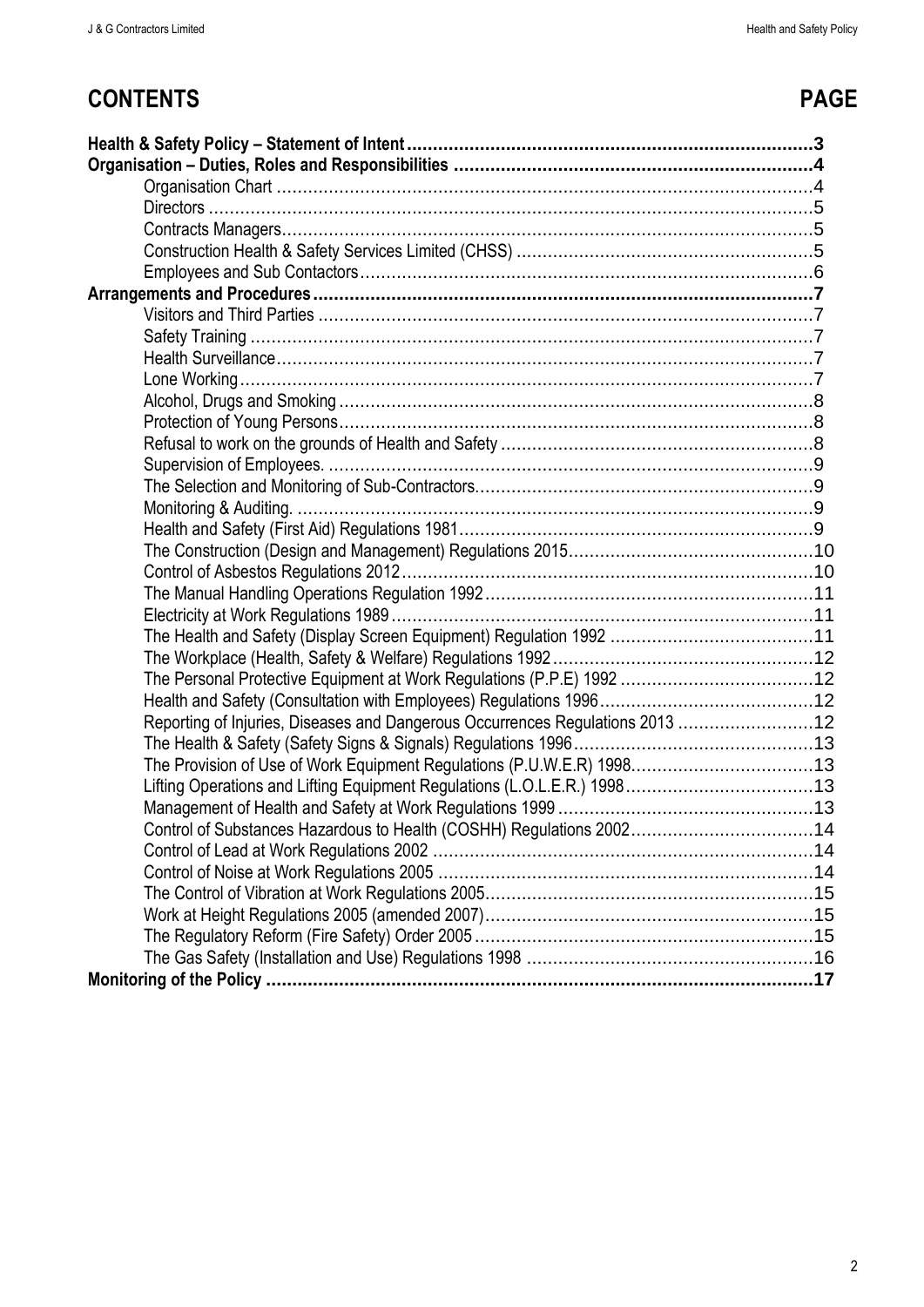# <span id="page-2-0"></span>**Health & Safety Policy – Statement of Intent**

The Directors of J & G Contractors Limited believe that industrial safety and health is of fundamental importance in the conduct of the company's operations. The declared policy of the company is to maintain a safe & healthy environment, to set and maintain high standards of health and safety practice and enlist the active support of all employees in achieving these ends.

At J & G Contractors Limited we will ensure that we, so far as is reasonably practicable:

- Provide adequate control of the health and safety risks arising from our work activities.
- Consult with our employees on matters affecting their health and safety.
- Provide and maintain safe plant and equipment.
- Ensure safe handling and use of substances.
- Provide information, instruction and supervision for employees.
- Ensure all employees are competent to do their tasks, and to give them adequate training.
- Prevent accidents and cases of work-related ill health.
- Health and Safety will not be comprised for other objectives
- Maintain safe and healthy working conditions; and to review and revise this policy as necessary at regular intervals.

These provisions will be implemented in accordance with the requirements of the Health and Safety at Work Act 1974 and associated legislation made under the Act.

The Directors accept that health and safety are management responsibilities, and will provide adequate resources to ensure that all legal obligations are met, but they depend on the co-operation of all employees to make the policy successful.

It is the duty of all employees and sub-contractors to comply with the safety policy at all times, and to act responsibly, and do everything that they can to prevent injury to themselves, other employees, and the public at large.

The Directors of the Company will monitor the operation of this policy. The organisation and arrangements of this policy will be displayed in the Company Office and work place for inspection by all employees.

Signed **Dated** Gary Williams **Director**

April 2022

Statement of Intent review date April 2023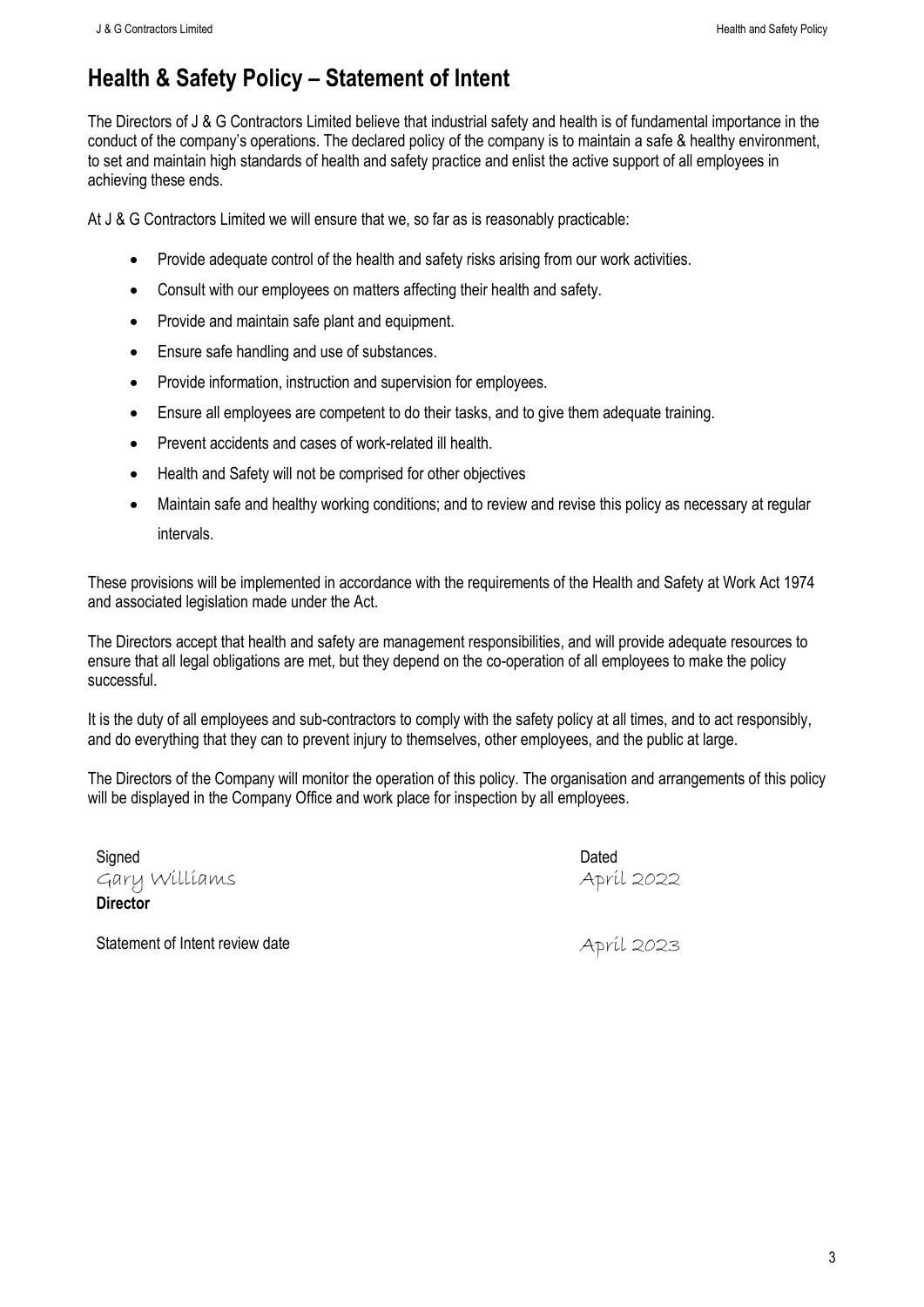## <span id="page-3-0"></span>**Organisation – Duties, Roles and Responsibilities**

#### <span id="page-3-1"></span>**Organisation Chart**

J & G Contractors Limited have identified and included specific responsibilities in relation to health and safety as they relate to each post in their organisation.



#### **J & G Contractors Limited**

52A Regent Studios 8 Andrews Road London E8 4QN

#### **Construction Health and Safety Services Limited (CHSS)** 2 Lander Road Little Thurrock

Grays Essex RM17 6AX

#### **Contact Details: Contact Details:**

Fax:

Office: 020 7923 4723

Mobile: Mobile: 07535 935301 Email: info@jgcontractors.co.uk Email: darren-chss@outlook.com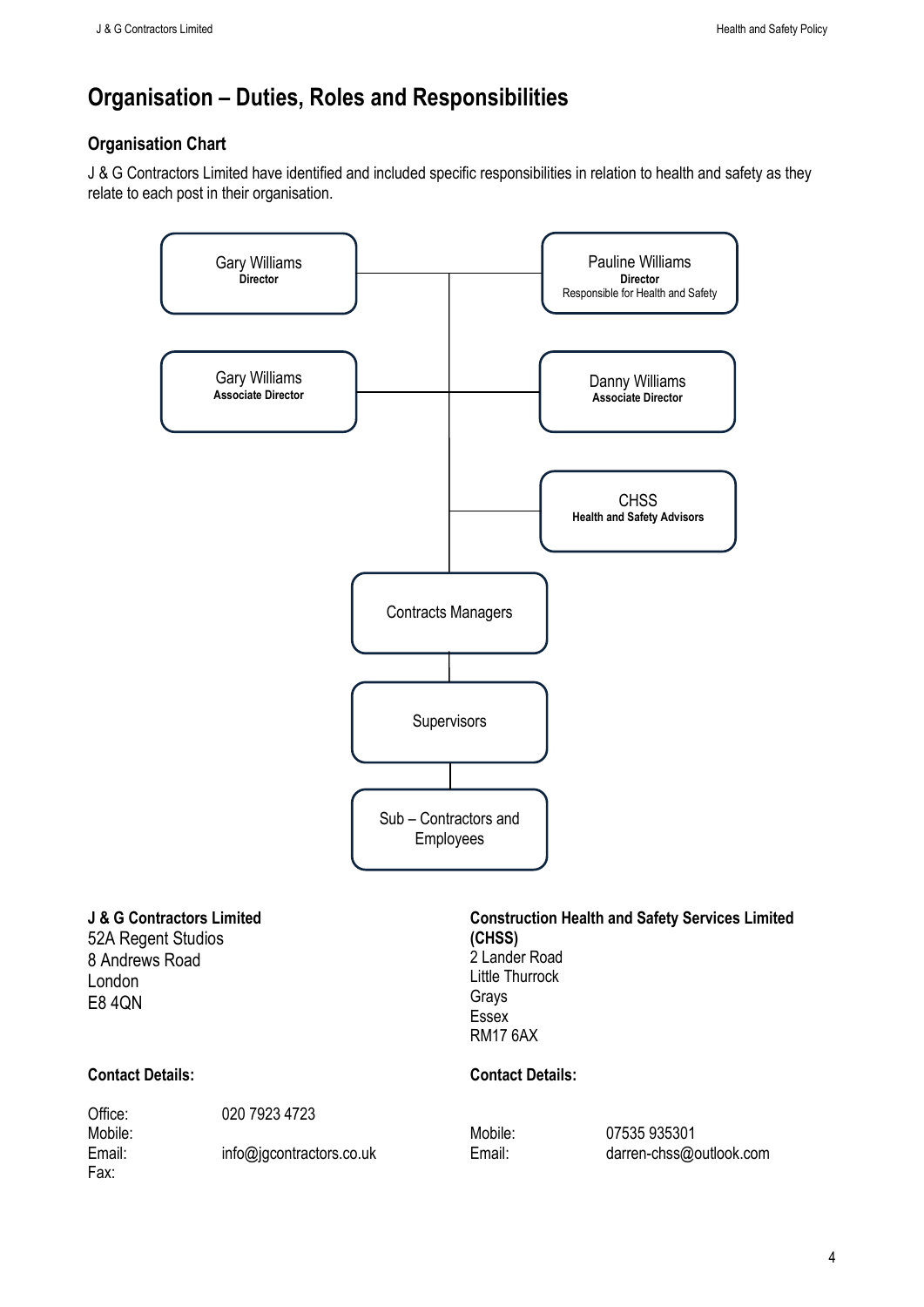#### <span id="page-4-0"></span>**Directors**

The Directors have ultimate responsibility for ensuring that J & G Contractors Limited fulfils its legal responsibilities, that policy objectives are achieved, and that effective management is in place for the achievement of the policies concerned with health, safety, welfare and environmental protection.

The Directors will also ensure that Company policies are reviewed as appropriate in order to secure continuing compliance with existing policies, current legislation and any changes in the law. To these ends, they will ensure the allocation of the resources necessary to maintain sound and efficient health and safety arrangements.

#### <span id="page-4-1"></span>**Contracts Managers**

The Contracts Managers are responsible for implementing this Health and Safety Policy, encouraging and assisting in developing safety procedures and ensuring that established rules and safe working practices are adhered to. They must also ensure that employees are properly trained and receive the support they need to perform their duties.

The Contracts Managers will:

- Ensure that necessary consideration is given at all times to the requirements of J & G Contractors Limited Health and Safety Policy and, in particular, to the following:
	- Safe methods of working.
	- Induction training including health and safety matters.
	- Welfare facilities.
	- Fire precautions.
	- Hazards arising from work activity.
	- Carrying out workplace inspections and advising as and where necessary to improve methods of working.
	- Investigating accidents and dangerous occurrences and recommending means of preventing recurrence.
	- Advising and assisting with safety training of personnel.
- They know their own, and other persons', responsibility for implementing the Health and Safety Policy.
- All accidents and dangerous occurrences are fully investigated, and preventive actions are recommended in close liaison with the Health and Safety Advisor.
- Documented safe systems of work are implemented and are adhered to.
- They are aware of, and implement, all safe working practices and procedures.
- All necessary arrangements are made and maintained in respect of emergency plan(s) and procedures.
- All relevant statutory records are regularly maintained and inspected.
- Ensuring that all activities carried out by Company employees will not create a risk or hazard to anyone (both employees and non-employees).
- Ensuring, likewise, that no operation carried out by contractors will place employees, or members of the public, at risk.
- Ensuring that all employees are adequately trained and competent to carry out the work allotted to them without risk.
- Ensuring that where health and safety training needs are identified, arrangements for training will be made as appropriate.
- Ensuring that all Company procedures are adhered to at all times.

#### <span id="page-4-2"></span>**Construction Health & Safety Services Limited (CHSS)**

J & G Contractors Limited has appointed Construction Health and Safety Services Limited (CHSS) as their Health and Safety Adviser and Competent Person to assist in undertaking the measures required to comply with the requirements and prohibitions imposed by or under the relevant statutory provisions.

The Health and Safety Adviser advises the Directors and Contracts Managers on the day-to-day implementation of the Company's general health and safety policies, the established schedules and safe working practices, and for providing employees with information about precautions in general.

They are additionally responsible for the introduction of remedial measures to reduce or eliminate unsafe acts or conditions.

Their responsibilities also include informing, instructing, training and supervising employees in safer methods of work, and investigating accidents that occur in their area or to an employee who reports to them.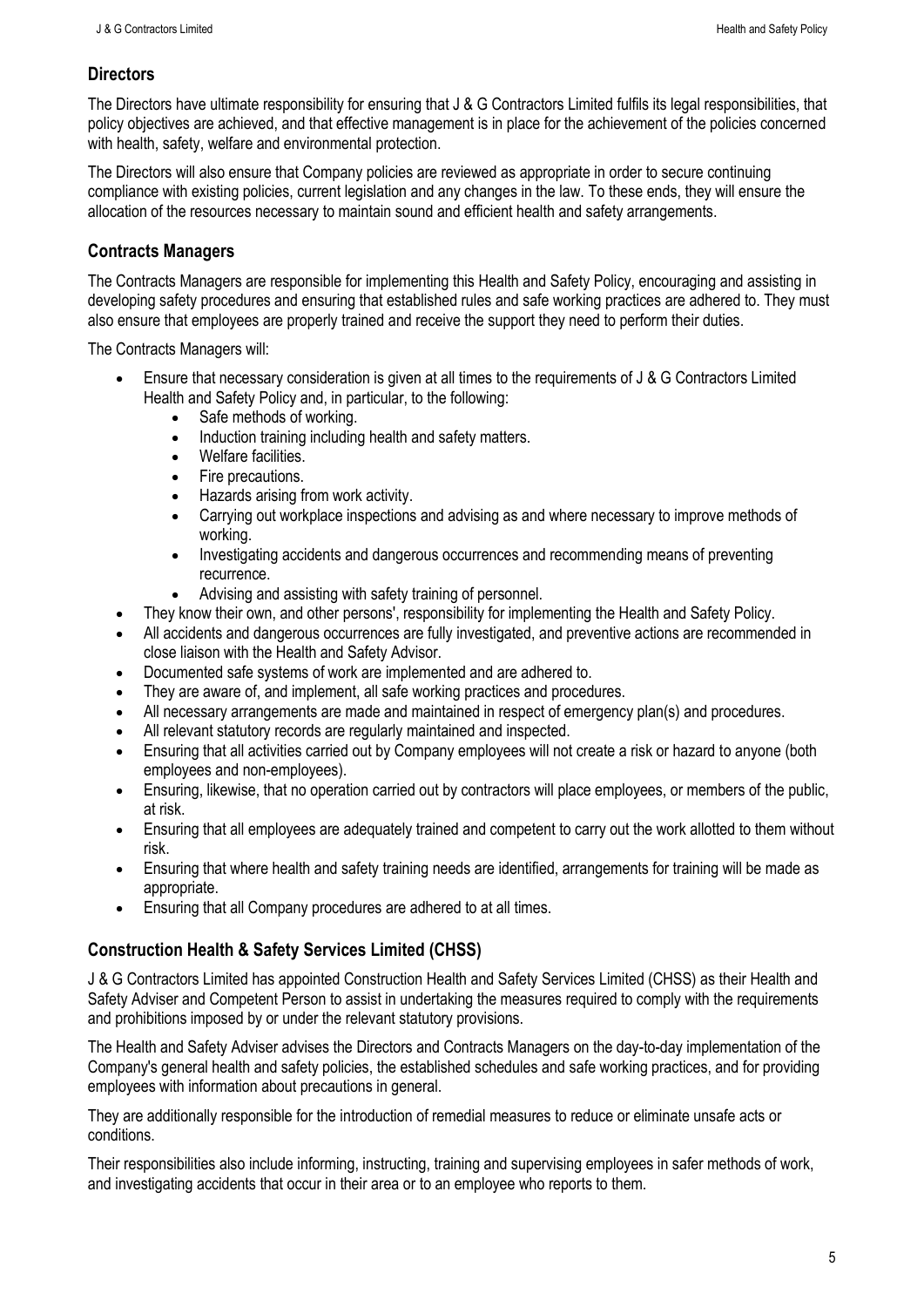The Health and Safety Adviser has the responsibility to give advice on:

- Ensuring J & G Contractors Limited is aware of statutory obligations and recommended Codes of Practice.
- Advising the Directors and Contracts Managers of their responsibilities for accident prevention and avoidance of health and safety hazards.
- Interpreting and keeping the Directors and Contracts Managers informed of new and developing legislation and other standards.
- Advising where improvements in health and safety standards or practices are appropriate.
- Regular health, safety, and housekeeping inspections which cover buildings, plant, equipment, services, and fire arrangements, to ensure conformity with regulations.
- Maintaining statutory safety records and making statutory safety returns, in addition to maintaining health and safety records required by the Company.
- Advising on possible hazards when considering the introduction of new machinery, new materials, new processes, or changes in existing ones.
- Overseeing and reviewing accident investigations and assist in preparing statistics to enable monitoring of health and safety performance.
- Identifying health and safety training needs and advising on suitable training programmes.
- The provision of first-aid, fire safety, and emergency procedures is suitable.

#### <span id="page-5-0"></span>**Employees and Sub Contactors**

All Employees of J & G Contractors Limited will ensure that:

- They are fully conversant with this Safety Policy.
- They co-operate with the Company in meeting its statutory duties.
- They take reasonable care of themselves and others who may be affected by their acts or omissions.
- No-one intentionally or recklessly interferes with or misuses anything provided in the interest of health and safety.
- All accidents, dangerous occurrences, and near misses are immediately reported verbally to their Supervisor.
- They are fully conversant with all emergency procedures applicable to the area in which they are working.
- All equipment provided for personal safety is used and maintained in a condition fit for that use, and any defects reported immediately to their Supervisor.
- Where an employee identifies any condition which in his or her opinion is hazardous, the situation is immediately reported to their Supervisor either verbally, by telephone or e-mail.
- During the course of their normal duties, they use equipment and facilities that are fit and proper for the intended purpose in a safe, correct manner, as provided within the following categories:
	- Arranged, provided and/or otherwise approved by the Company.
	- Provided by the Principal Contractor(s) with specific authorisation that they may be used by employees of the Company.
	- Provided for unrestricted use by members of the general public.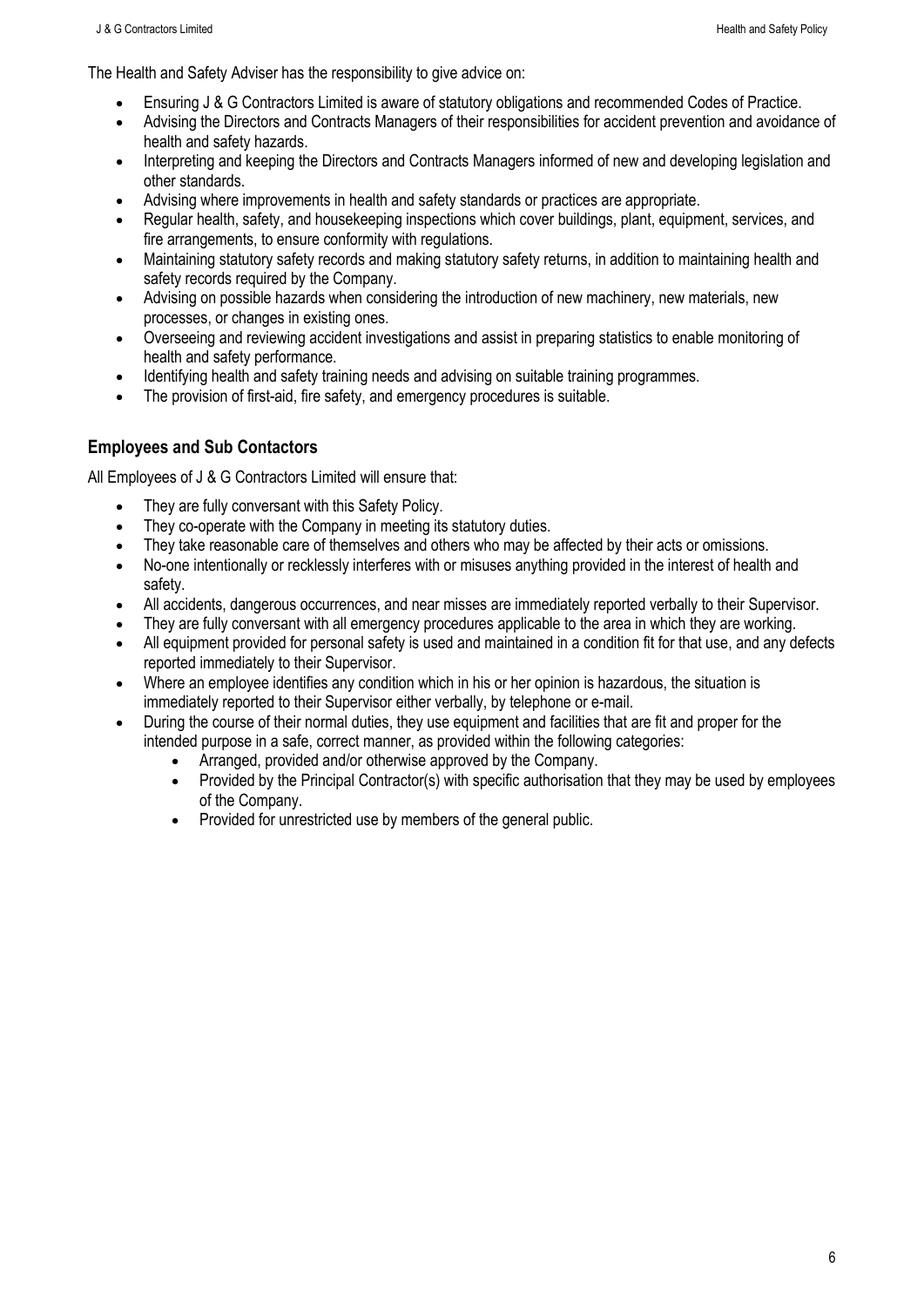# <span id="page-6-0"></span>**Arrangements and Procedures**

## <span id="page-6-1"></span>**Visitors and Third Parties**

#### **Company premises**

Visitors to the company premises may not be aware of the risks associated with the site, therefore all visitors must:

- Proceed, on arrival to the reception/office area.
- Complete the visitor's book requirements.
- Be accompanied by the person they are visiting, who in turn is responsible for the visitor's safety and ensuring that visitors are aware of any hazardous process or situation they may be exposed to.

#### **Site locations/work areas/premises**

Any visitors to work location that are under the control of J & G Contractors Limited may not be aware of the risks associated with the site, therefore all visitors must:

- Have authorisation from J & G Contractors Limited to be in the work area.
- Comply with the site rules that are communicated on arrival.
- Adhere to any designated traffic / pedestrian routes.
- Stay within the site area they have nominated or instructed to visit.

## <span id="page-6-2"></span>**Safety Training**

Preventing accidents and ill health caused by work is a key priority for everyone at J & G Contractors Limited. The Directors recognise that competent employees are valuable and that providing health and safety information and training helps them to:

- Ensure their employees are not injured or made ill by the work they do.
- Develop a positive health and safety culture, where safe and healthy working becomes second nature to everyone;
- Find out how health and safety could be managed better;
- Meet legislative requirements.

J & G Contractors Limited ensure that health and safety issues form an integral part of induction training and ongoing employee development. The Directors are aware that effective training will contribute towards making employees competent in health and safety and help avoid the distress that accidents and ill health cause.

A work based competency matrix will be established for all employees. This matrix will provide the Directors with sufficient information to create a rolling employee training and development plan. The competency matrix will be reviewed on an annual basis, as a minimum, by J & G Contractors Limited Directors assisted by the appointed Health and Safety Advisor.

Records of all training will be included on the competency matrix and copies of attained certification kept on employee personnel files.

#### <span id="page-6-3"></span>**Health Surveillance**

J & G Contractors Limited will ensure that a risk assessment of all tasks is completed to determine the need to implement health surveillance. All risk assessments will be regularly reviewed against incidents of recorded ill health.

J & G Contractors Limited will put into place a programme that adequately addresses the risks and potential ill-health effects that all employees may be exposed to.

General , health surveillance will involve employees checking themselves for signs or symptoms of ill health following a training session on what to look for and who to report symptoms to.

All (employees, self-employed, sub-contractors) will fill in a Medical History questionnaire and J & G Contractors Limited will consult the records of absenteeism to identify any trends ill health.

#### <span id="page-6-4"></span>**Lone Working**

J & G Contractors Limited endeavour to avoid lone working whenever possible, however, employees do work alone which may involve work based activities at either the company premises or when visiting/working at clients premises.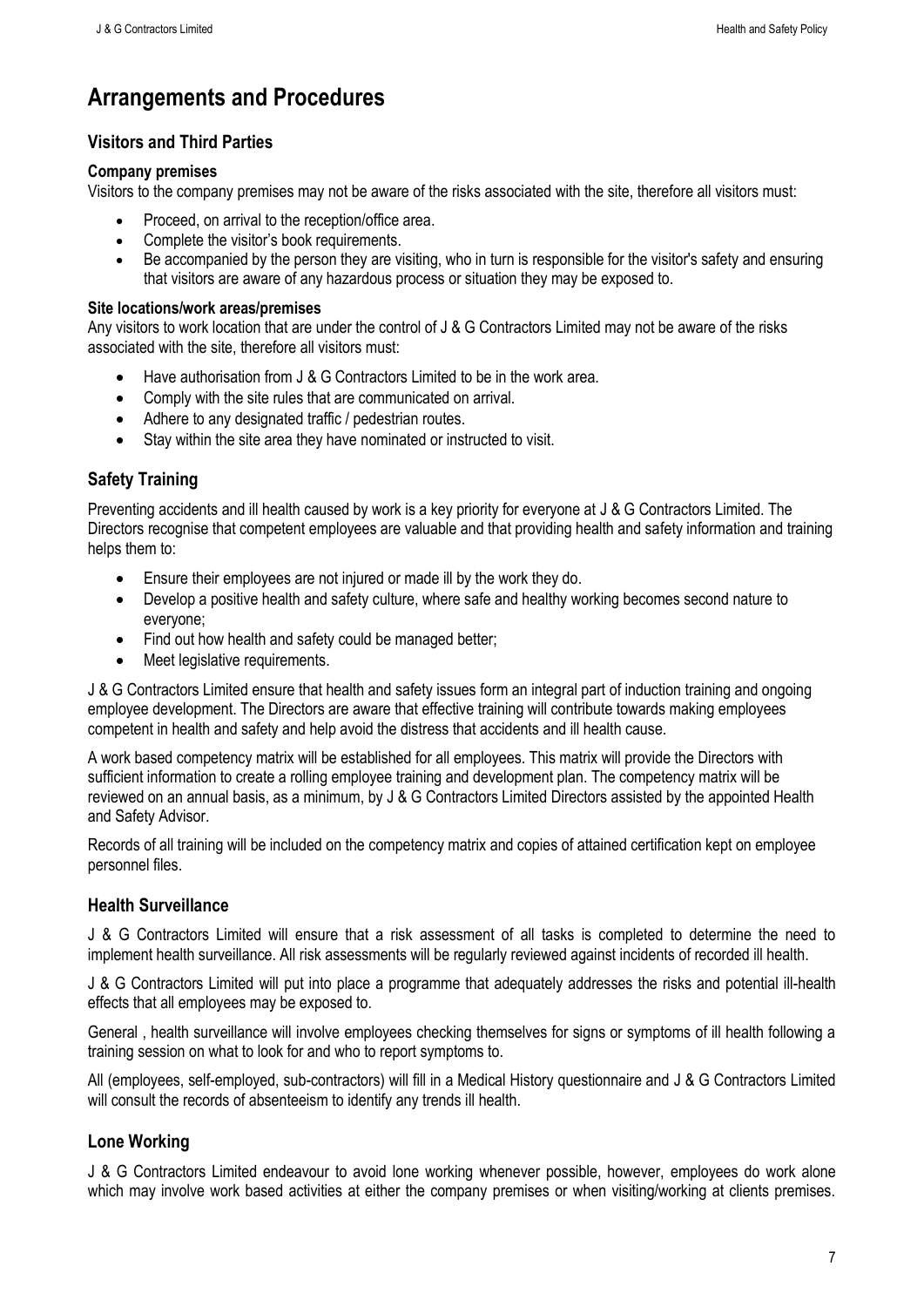The company recognises and accepts that it is essential that they remain safe at all times whilst working on behalf of J & G Contractors Limited employees are provided (where appropriate) with a mobile telephone (or they can use their own) which will enable communications between a lone worker and their appointed Supervisor.

All employees must:

- Ensure they are aware of this lone working procedure and any supporting information.
- Ensure they have read the outcomes of any specific risk assessments that have been compiled for the project they are working on.
- Ensure they adhere to any systems developed for their protection while working alone.
- Take personal responsibility for sharing information regarding their whereabouts (time out, location being visited, contact details, expected time of return).
- Report any incidents concerning lone working to enable systems to be reviewed and revised.
- If not returning to the base at the end of the last visit each employee member must notify their Supervisor to inform them they have left their client/location and they are okay or otherwise.

#### <span id="page-7-0"></span>**Alcohol, Drugs and Smoking**

Anyone found under the influence of or in possession of alcohol or narcotics will be dismissed from the areas of work and may be subjected to appropriate disciplinary measures, which could include dismissal for serious offences. Anyone found smoking in an area other than the designated "Smoking areas" will be instructed to extinguish the cigarette immediately with repeat offences being subject to disciplinary measures.

Employees are reminded that some prescription drugs may induce tiredness and lethargy etc. therefore it is the Policy of J & G Contractors Limited that any person who is taking medication, prescribed or not is to inform their supervisor those drugs that could affect their performance while at work. Employees etc. are also requested to notify their supervisor of any illness that may affect their ability to undertake work activities in a safe manner. Employees are required to submit this information pursuant to the Health and Safety at Work etc. Act 1974 Section 7.

#### <span id="page-7-1"></span>**Protection of Young Persons**

J & G Contractors Limited will ensure that young persons (under 18 years of age) employed by them are protected at work from any risks to their health and safety which are a consequence of their lack of experience or because they have not yet fully mentally and physically matured; therefore a specific risk assessment will be undertaken before work commences as part of the induction process for young persons.

Where this concerns a child (not over compulsory school age), in addition to this assessment, it must be communicated to a person having parental responsibilities/rights for that child. Where the young person is on a 'relevant' scheme i.e. work placement, then the placement organisation must be involved in the assessment process.

Persons under 18 years of age are prohibited from use of the following equipment, unless attending approved training under the direction of a qualified and competent person:

- 1. Accessing scaffolding at all levels
- 2. Woodworking machinery
- 3. Mobile plant
- 4. Lifting appliances
- 5. Acting as slinger/banksman in lifting operations.

#### <span id="page-7-2"></span>**Refusal to work on the grounds of Health and Safety**

J & G Contractors Limited will take all reasonable measures to ensure that those persons covered by this process (employees, self-employed, sub-contractors) are aware that their continued employment will not be effected in the event of any invoking of this policy.

J & G Contractors Limited will take all reasonable measures to prevent, so far as it is reasonably practical, any invocation placed on any person by this policy by planning safe working conditions and taking all factors into account.

Employees, self-employed and sub-contractors of J & G Contractors Limited will at all times exercise diligence in monitoring their safe working environment for themselves and other persons in the working area

It is a condition that all employees, self-employed and sub-contractors shall comply with the following: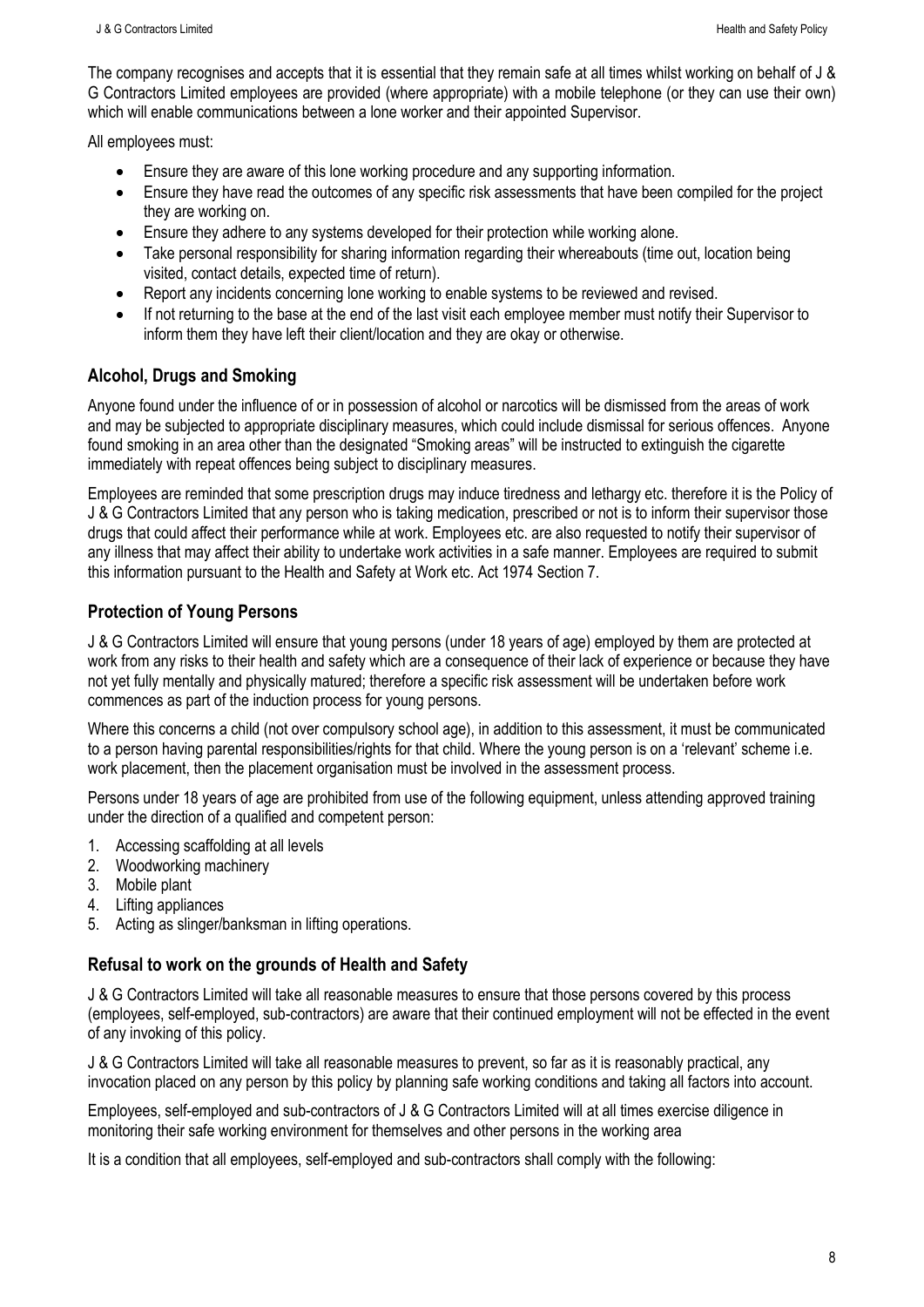- If any situation arises which an employee believes will or has resulted in an unsafe working environment for some or all their must immediately draw it to the attention of their direct supervisor so it can be investigated and resolved locally, if possible.
- If a Supervisor or a member of J & G Contractors Limited cannot be immediately contacted then in a safe manner stop or do not commence working operations subject to the risks identified, and warn others in danger of the concerns you have.
- Double check that there are no instructions or information available locally to resolve the issue.
- If the Supervisor does not support the concern, a "second opinion" is to be sought to ether verify the findings or support the concerns.
- Ensure that they are clear in describing what the concerns or issues are.
- Providing the concern is genuine, even if it is ultimately seen to be unfounded then the employee will not be the subject of any detrimental action by the company.

This process is available to all employees and/or sub-contractors if appropriate.

#### <span id="page-8-0"></span>**Supervision of Employees.**

J & G Contractors Limited acknowledges its responsibilities for providing adequate supervision for employees and will appoint an individual on each site as Site Supervisor.

This person has a duty to ensure that work is undertaken in a safe manner, with due regard to the health and safety of employees and others, in accordance with the company Health and Safety Policy and safe systems of work.

When new employees commence work with the company, or following involvement in an accident or incident, supervision will be required to a greater degree to determine whether the individual is following company policy.

#### <span id="page-8-1"></span>**The Selection and Monitoring of Sub-Contractors.**

During the project sub-contractors will need to be appointed.

Generally this will be by the appointing of sub-contractors who have previously worked with J & G Contractors Limited and whose competences are known.

Where new contractors are to be appointed this will be preceded with a thorough review of the Health & Safety competences by means of a questionnaire, interview and references.

Monitoring of contractors will continue throughout the project to ensure the level of competence expected is maintained, continual monitoring will be completed.

#### <span id="page-8-2"></span>**Monitoring & Auditing.**

J & G Contractors Limited acknowledges its responsibility to ensure the arrangements in place remain adequate. This is undertaken through informal and formal monitoring including:

- Ongoing monitoring of works undertaken by the site supervisor.
- Review of accident statistics to identify any trends.
- Monthly site visits/inspections to monitor standards of health and safety on site.
- Monitoring of training records to identify refresher training requirements.
- Annual auditing of the company documentation and records by the Competent Person.

#### <span id="page-8-3"></span>**Health and Safety (First Aid) Regulations 1981**

J & G Contractors Limited will ensure that a sufficient number of employees are identified and trained to be appointed persons and/or first aiders. The identity and location of the first aid personnel will be included on notice boards and the specific first aid signage. First aid kits will be located throughout the company. The first aid personnel will ensure that the kits remain suitably stocked.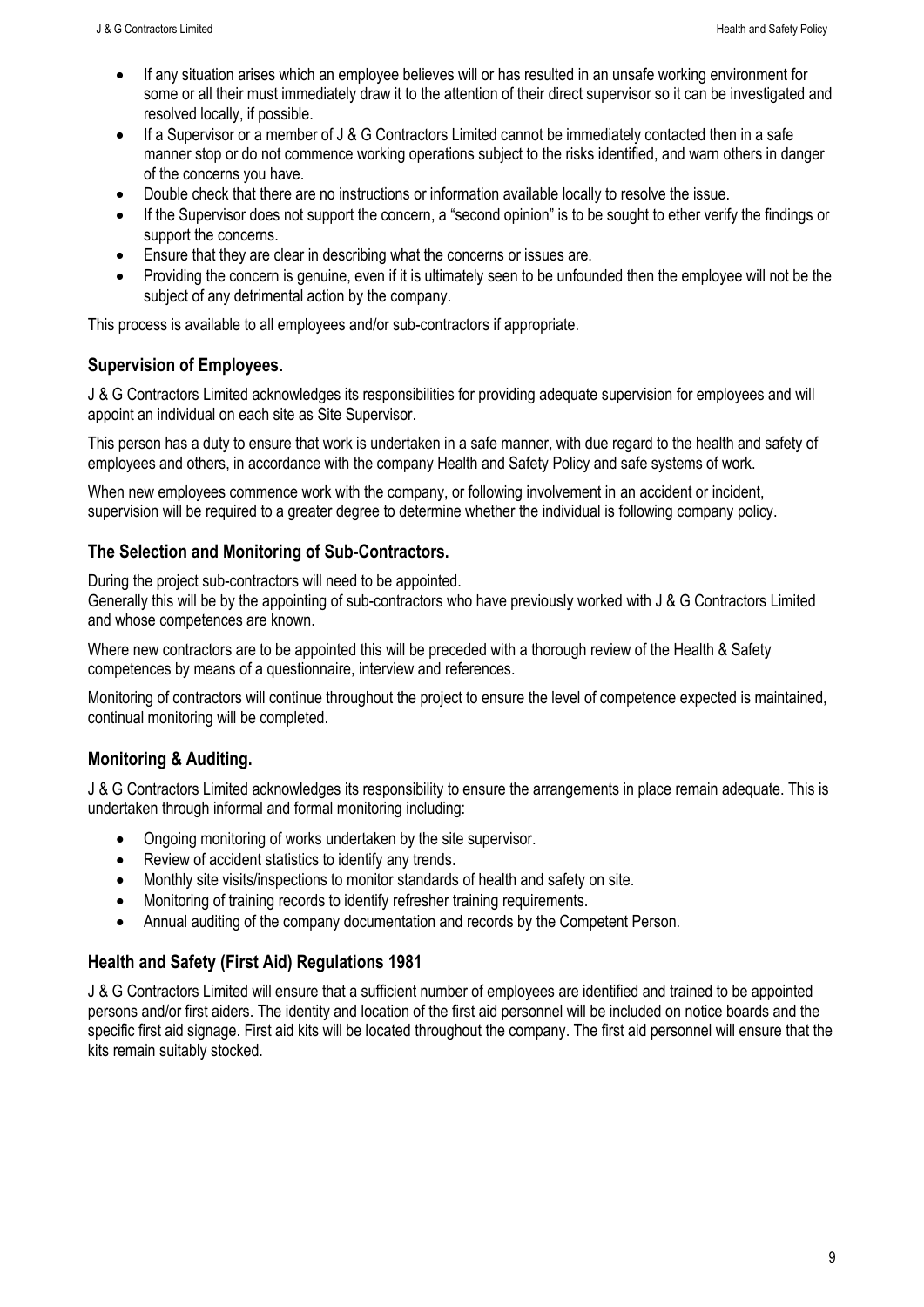## <span id="page-9-0"></span>**The Construction (Design and Management) Regulations 2015**

Where J & G Contractors Limited is the Client or appointed by the Client as a Principal Designer, Principal Contractor or a Contractor by a Principal Contractor the following arrangements will be managed;

| <b>Principal contractors</b>                               | Plan, manage, monitor and coordinate the construction phase of a project including:     |  |  |  |  |
|------------------------------------------------------------|-----------------------------------------------------------------------------------------|--|--|--|--|
| are contractors                                            | Liaising with the client and principal designer;                                        |  |  |  |  |
| appointed by the client                                    | Preparing the construction phase plan;                                                  |  |  |  |  |
| to coordinate the                                          | Organising cooperation between contractors and coordinating their work.                 |  |  |  |  |
| construction phase of                                      | Ensure                                                                                  |  |  |  |  |
| a project where it<br>involves more than<br>one contractor | suitable site inductions are provided;                                                  |  |  |  |  |
|                                                            | Reasonable steps are taken to prevent unauthorised access;                              |  |  |  |  |
|                                                            | Workers are consulted and engaged in securing their health and safety;                  |  |  |  |  |
|                                                            | Welfare facilities are provided.                                                        |  |  |  |  |
|                                                            | See paragraphs 110-146 in L153 for more guidance                                        |  |  |  |  |
| <b>Contractors</b>                                         | Plan, manage and monitor construction work under their control so that it is carried    |  |  |  |  |
| are those who do the                                       | out without risks to health and safety;                                                 |  |  |  |  |
| actual construction                                        | For projects involving more than one contractor, coordinate their activities with       |  |  |  |  |
| work and can be either                                     | others in the project team – in particular, comply with directions given to them by the |  |  |  |  |
| an individual or                                           | principal designer or principal contractor;                                             |  |  |  |  |
| company                                                    | For single-contractor projects, prepare a construction phase plan.                      |  |  |  |  |
|                                                            | See paragraphs 147-179 in L153 for more guidance.                                       |  |  |  |  |
| <b>Workers</b>                                             | They must:                                                                              |  |  |  |  |
| are the people who                                         | Be consulted about matters which affect their health, safety and welfare;               |  |  |  |  |
| work for or under the                                      | Take care of their own health and safety and others who may be affected                 |  |  |  |  |
| control of contractors<br>on a construction site           | by their actions;                                                                       |  |  |  |  |
|                                                            | Report anything they see which is likely to endanger either their own or                |  |  |  |  |
|                                                            | others' health and safety;                                                              |  |  |  |  |
|                                                            | Cooperate with their employer, fellow workers, contractors and other duty               |  |  |  |  |
|                                                            | holders;                                                                                |  |  |  |  |

#### <span id="page-9-1"></span>**Control of Asbestos Regulations 2012**

The [Control of Asbestos Regulations 2012](http://www.legislation.gov.uk/uksi/2012/632/contents/made) came into force on 6 April 2012, updating previous asbestos regulations to take account of the European Commission's view that the UK had not fully implemented the EU Directive on exposure to asbestos (Directive 2009/148/EC).

In practice the changes are fairly limited. They mean that some types of non-licensed work with asbestos now have additional requirements, i.e. notification of work, medical surveillance and record keeping. **All other requirements remain unchanged**. The new documentation for notification of notifiable work can be found on line on the following Hyperlink:<https://extranet.hse.gov.uk/lfserver/external/asbnnlw1> (the form cannot be sent through the post)

J & G Contractors Limited does not undertake any form of work associated with asbestos. If during the course of our work activities we discover the presence of "ACM's" (Asbestos Containing Materials) that will have an impact on our work, we will make the workplace safe and cease work immediately.

The Site Supervisor, Site Manager or the office will be informed so that suitable arrangements will be introduced, if required a third party licensed contractor will be contacted to conducted assessments, sample testing and removal of any suspect materials in accordance with the HSE licensing procedure.

If working on a site under the control of a Principal Contractor we will ensure that a member of the project team is notified immediately and a record is made of the incident.

J & G Contractors Limited will not proceed with their work activity until confirmation can be given in writing that it is safe to carry on working.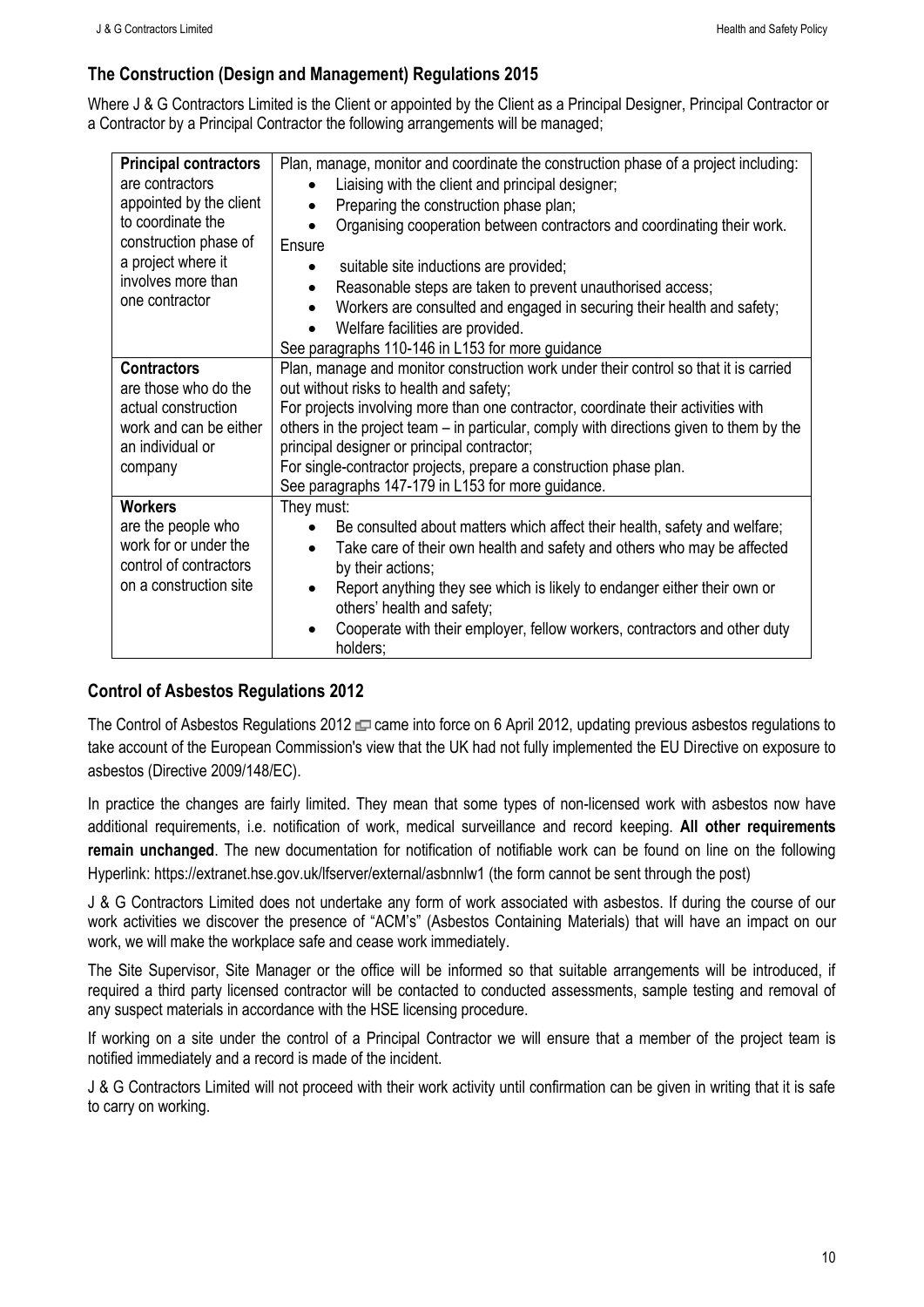## <span id="page-10-0"></span>**The Manual Handling Operations Regulation 1992**

J & G Contractors Limited are aware of the requirements placed upon them as an employer by the regulations. In order to meet these legislative requirements and to protect those employees who may be affected by manual handling activity the company will:

- So far as is reasonably practicable, avoid the need for hazardous manual handling.
- Conduct a suitable risk assessment from any hazardous manual handling that can't be avoided.
- So far as is reasonably practicable, reduce the risk of injury from hazardous manual handling.

Manual handling risk assessments will be conducted by the Health and Safety Advisor and will take into account:

- The task being completed and how the risk(s) can be reduced.
- The individual(s) conducting the task and any training requirement.
- The load involved in the activity and any method that could be used to reduce it to a more manageable size.
- The work environment where the activity will take place.

Employees of J & G Contractors Limited are made aware of their responsibilities and duties during the induction process and via a manual handling guidance document. All employees will:

- Follow any implemented safe systems of work.
- Use any supplied equipment in the manner they have been trained to do.
- Co-operate J & G Contractors Limited on health and safety matters.
- Tell their line manager/supervisor if they identify hazardous handling activities.
- Make sure that their work activities do not put others at risk.

#### <span id="page-10-1"></span>**Electricity at Work Regulations 1989**

J & G Contractors Limited will ensure electrical equipment is physically capable of doing the job and designed and constructed so that mechanical and electrical stresses do not cause the equipment to become unsafe. Electrical equipment will be by the user to spot early signs of damage or deterioration. The operator's visual check will include:

- Switching off and unplugging the equipment before any checks.
- Checking that the plug is correctly wired (but only if they are competent to do so).
- Ensuring the fuse is correctly rated by checking the equipment rating plate or instruction book.
- Checking that the plug is not damaged and that the cable is properly secured with no internal wires visible.
- Checking the electrical cable is not damaged and has not been repaired with insulating tape or an unsuitable connector. Damaged cable will only be replaced with a new cable by a competent person.
- Checking that the outer cover of the equipment is not damaged in a way that will give rise to electrical or mechanical hazards.
- Checking for burn marks or staining that suggests the equipment is overheating.
- Position any trailing wires so that they are not a trip hazard and are less likely to get damaged.

If employees are concerned about the safety of the equipment they are advised to stop it from being used and report the matter to their direct supervisor. The supervisor will arrange for a competent person to undertake a more thorough check.

Tools that use 110 V will be subjected to a thorough visual inspection on a weekly basis by the operator, a formal visual inspection by a competent person on a monthly basis and a combined inspection/test before use and at regular intervals thereafter.

Where site rules allow the use of 240v tools a suitable RCD MUST be used.

Tools that use 240v will be subject to a thorough visual inspection by the operator on a daily/every shift basis, a formal visual inspection by a competent person on a weekly basis and a combined inspection/test before first use and then at regular intervals thereafter.

#### <span id="page-10-2"></span>**The Health and Safety (Display Screen Equipment) Regulation 1992**

Employees who uses display screen equipment e.g. PC/laptop users, are required to complete a work station selfassessment form. Completed forms are reviewed by the Health and Safety Advisor and any issues or queries discussed with the DSE user. The assessments will consider factors such as the work station set-up, equipment (chair, keyboard,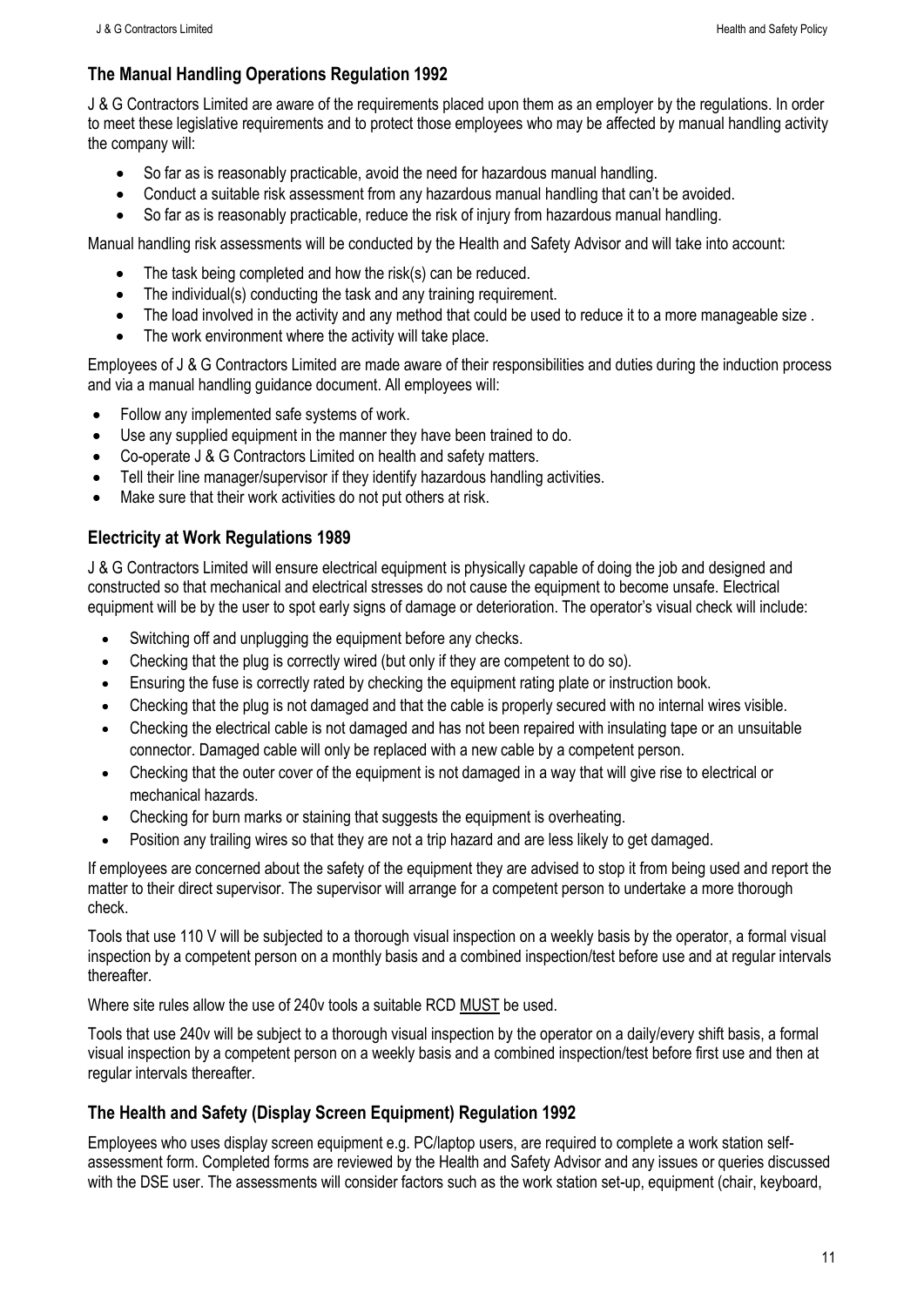screen etc.), the environment (lighting, heating etc.) and types of work being completed. J & G Contractors Limited ensure that free eyesight testing and correction is available for those employees identified as using DSE.

## <span id="page-11-0"></span>**The Workplace (Health, Safety & Welfare) Regulations 1992**

J & G Contractors Limited ensures that the company premises meet the health, safety and welfare needs of all its employees, contractors, members of the public and people with disabilities. Consideration has been given to the working environment ensuring it is adequate in respect of ventilation, working temperature, lighting, cleaning materials, traffic routes, falling objects, translucent doors, general welfare, toilets, washing facilities, drinking water and eating facilities.

Welfare facilities are provided by the client when J & G Contractors Limited employees are required to work away from the company premises. When these facilities are not available J & G Contractors Limited ensure that suitable provision is made by either utilising facilities that are readily available to the public (where works are being completed within a 10hr period) or a purpose-built mobile oasis unit compromising of sufficient number of toilet and washing facilities (where works are expected to exceed 10hrs)

#### <span id="page-11-1"></span>**The Personal Protective Equipment at Work Regulations (P.P.E) 1992**

J & G Contractors Limited recognises that this regulation clearly states that Personal Protective Equipment should only be used when risks cannot be avoided or sufficiently reduced by other preventive measures or through work reorganisation. The company will ensure that there is sufficient supply of PPE when required and all employees are suitably trained in the safe storage and use of PPE.

All PPE issued must be stored as per the manufacturer's specification.

It is the employees and sub-contractors' duty to not misuse or interfere with any Health and Safety equipment including PPE supplied for their safety.

## <span id="page-11-2"></span>**Health and Safety (Consultation with Employees) Regulations 1996**

J & G Contractors Limited consult with employees or their representatives on the following:

- The introduction of any work activity or issue which may substantially affect their health and safety at work, for example the introduction of new equipment or new systems of work.
- The contact details on the person nominated as the company competent person in regard to health and safety.
- Information on the risks and dangers arising from the work activities, measures implemented to reduce or get rid of these risks and what employees should do if they are exposed to a risk.
- The planning/organisation for health and safety training.

Additional information is displayed via the HSE poster displayed in the workplace, safety posters, leaflets, safety pamphlets and verbal safety information.

J & G Contractors Limited encourages employees to take part in the spirit of the regulations by taking part in discussions with their supervisor/line manager. Any required actions from the discussions are agreed with both parties and escalated to senior management level for opinion and rectification where necessary. Any action taken as a result of the information given by an employee will be communicated directly to them.

J & G Contractors Limited fully involves, or will involve, non-English speaking employees including labour only. The company appointed Health and Safety Advisors utilise documents that are readily available on the HSE web site in different languages. These documents and any specific site instruction will be aided by pictograms and interpreters if required.

#### <span id="page-11-3"></span>**Reporting of Injuries, Diseases and Dangerous Occurrences Regulations 2013**

Accidents (no matter how minor an injury may be), incidents, and near misses will be included in the accident book located at the company premises.

The company recognises their legal duties under RIDDOR that require them to report and record some work-related accidents by the quickest means possible.

J & G Contractors Limited WILL report:

- Deaths.
- Specified injuries to workers.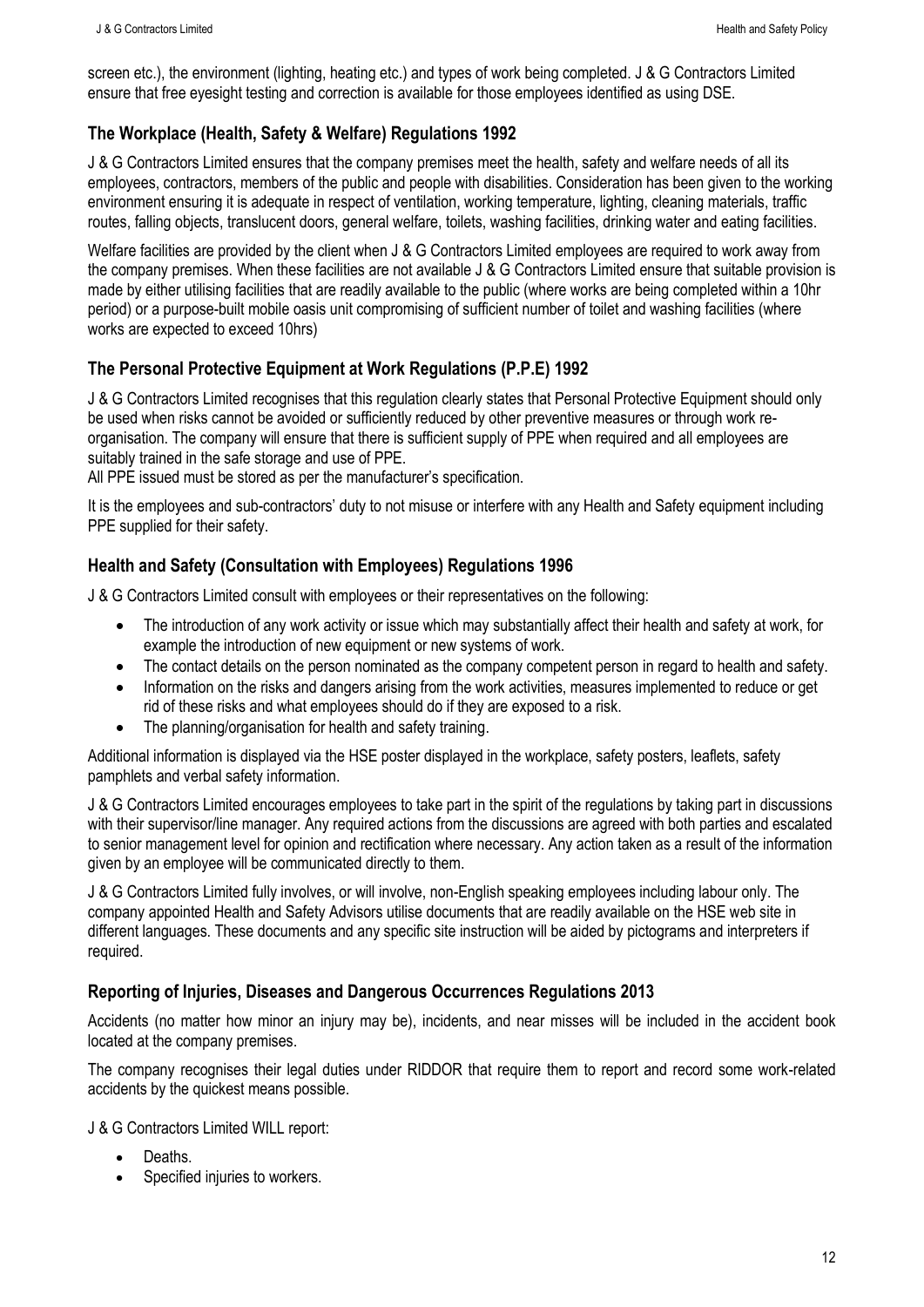- Over-7-day injuries where an employee or self-employed person is away from work or unable to perform their normal work duties for more than 7 consecutive days (not counting the day of the accident).
- Injuries to members of the public or people not at work where they are taken from the scene of an accident to hospital.
- Some work-related diseases.
- Dangerous occurrences where something happens that does not result in an injury but could have done.

If an accident has occurred in a work situation the Directors will contact the Health and Safety Advisor to discuss the necessary course of action. Relevant accidents/incidents will be reported via the Incident Contact Centre (ICC) when required.

#### <span id="page-12-0"></span>**The Health & Safety (Safety Signs & Signals) Regulations 1996**

J & G Contractors Limited will provide specific safety signs whenever there is a risk that has not been avoided or controlled by other means, e.g. by engineering controls and safe systems of work.

J & G Contractors Limited will ensure:

- Where required or necessary, the use of road traffic signs within workplaces to regulate road traffic.
- Maintenance of any safety signs which have been provided by them.
- Unfamiliar signs are explained to their employees and tell them what they need to do when they see a safety sign.

#### <span id="page-12-1"></span>**The Provision of Use of Work Equipment Regulations (P.U.W.E.R) 1998**

J & G Contractors Limited Directors ensure suitable equipment is provided and an assessment of risk is carried out. The assessment considers the current provision of protection and preventative measures. All users of Company tools and equipment will be suitably trained in their use. Tools will be checked prior to use and will be maintained in good working order. J & G Contractors Limited will carry out periodic inspection of tools and record details on a register.

On occasions J & G Contractors Limited may need to hire in equipment due to specialised work or quantity of work. The equipment will only be obtained from approved hire companies who supply the appropriate training and supporting documentation to ensure all employees and sub-contractors are suitably trained in the use of the equipment.

#### <span id="page-12-2"></span>**Lifting Operations and Lifting Equipment Regulations (L.O.L.E.R.) 1998**

J & G Contractors Limited will ensure that lifting equipment will be subjected to an assessment to ensure the equipment is suitable for the intended task. This assessment will ensure that lifting equipment provided for use at work is:

- Strong and stable enough for the particular use and marked to indicate safe working loads
- Positioned and installed to minimise any risks
- Used safely. i.e. the work is planned, organised and performed by competent people
- Subject to ongoing thorough examination and, where appropriate, inspection by competent people.

Lifting equipment includes any equipment used at work for lifting or lowering loads including attachments used for anchoring, fixing or supporting it. A wide range of equipment is covered by these regulations including, cranes, fork-lift trucks, lifts, hoists, mobile elevating work platforms, and vehicle inspection platform hoists. The definition also includes lifting accessories such as chains, slings, eyebolts etc.

LOLER does not apply to escalators; these are covered by more specific legislation, i.e. the Workplace (Health, Safety, and Welfare) Regulations 1992.

#### <span id="page-12-3"></span>**Management of Health and Safety at Work Regulations 1999**

J & G Contractors Limited will make, and give effect to, appropriate arrangements for effective preventive or protective measures identified as a result of risk assessments. The Directors assisted by the Health & Safety Advisor will ensure that:

- All premises and activities subject to risk assessments are assessed in accordance with the relevant legislation using an appropriate documented format.
- Such assessments are repeated whenever any of the following factors occur:
- Change in legislation.
- Change in control measures.
- Significant change in work carried out.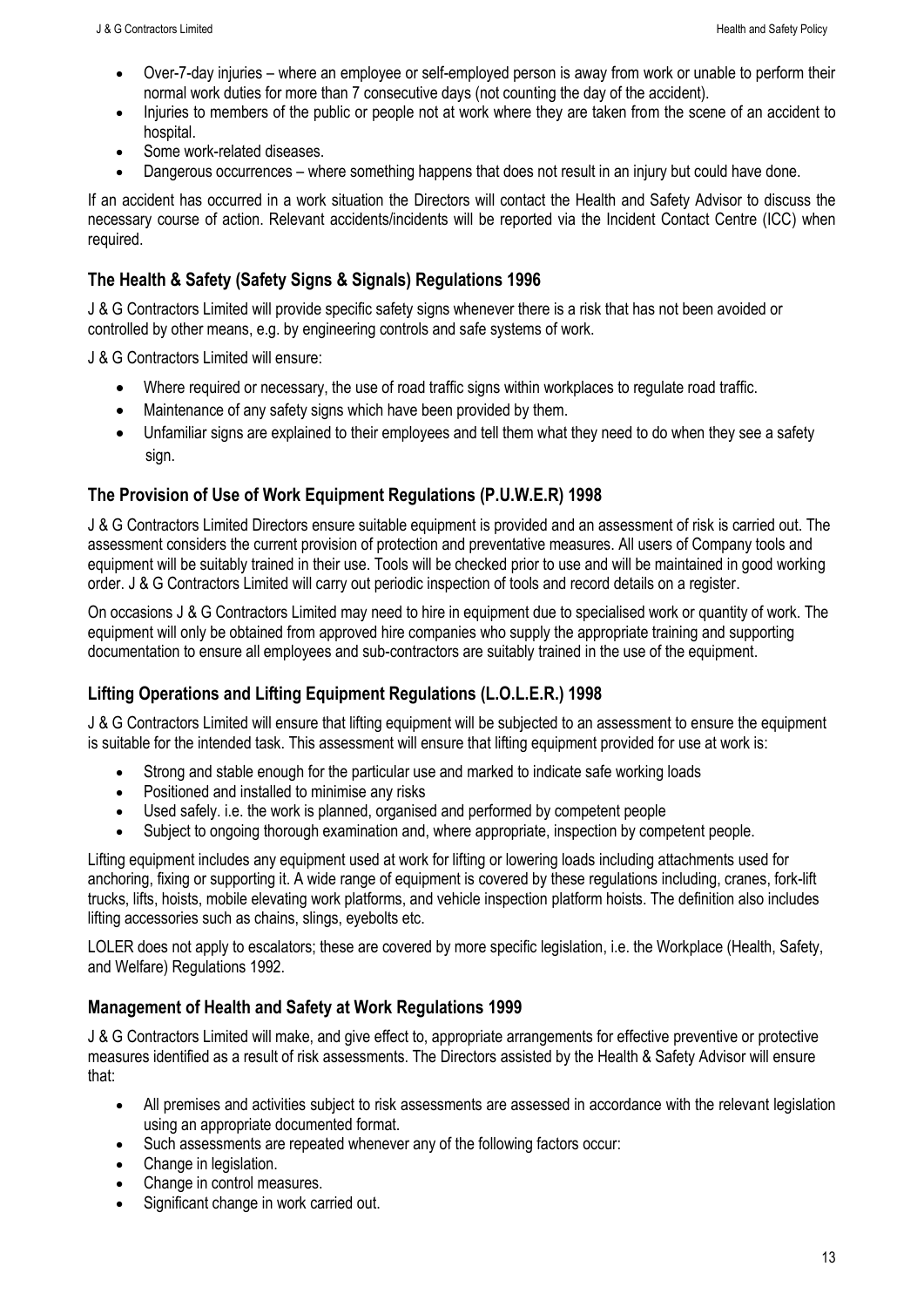- Transfer to new technology.
- Original assessment is no longer valid.
- Assessments are recorded and copies held in Health & Safety manual located at the company premises.
- The results of all such assessments are communicated to and available for inspection by all employees.
- All assessments identify necessary protective and preventive measures.
- A safe system of work (method statement) including a sequence of work will be produced using the control measures identified in the risk assessment.

J & G Contractors Limited monitor safety performance on an informal daily basis by ensuring health and safety issues are discussed with the workforce during pre and post commencement meetings.

Company vehicles are subject to routine inspections following a set format ensuring that the required standard is achieved and maintained.

Periodical site inspections are carried out to monitor performance and ensure that all J & G Contractors Limited site employees are aware of the standards that have been set and are required.

The company have appointed Construction Health and Safety Services Limited (CHSS) as their competent source for assistance and advice. The CHSS Advisor compiles a report following each visit detailing topics discussed, and any actions required for completion.

#### <span id="page-13-0"></span>**Control of Substances Hazardous to Health (COSHH) Regulations 2002**

J & G Contractors Limited will provide adequate control of exposure to substances by:

- Applying the eight principles of good practice
	- 1. *Design and operate processes and activities to minimise emission, release, and spread of substances hazardous to health.*
	- 2. *Take into account all relevant routes of exposure - inhalation, skin absorption, and ingestion - when developing control measures.*
	- 3. *Control exposure by measures that are proportionate to the health risk.*
	- 4. *Choose the most effective and reliable control options which minimise the escape and spread of substances hazardous to health.*
	- 5. *Where adequate control of exposure cannot be achieved by other means, provide, in combination with other control measures, suitable personal protective equipment.*
	- 6. *Check and review regularly all elements of control measures for their continuing effectiveness.*
	- 7. *Inform and train all employees on the hazards and risks from the substances with which they work and the use of control measures developed to minimise the risks.*
	- 8. *Ensure that the introduction of control measures does not increase the overall risk to health and safety.*
- Ensuring that the Workplace Exposure Limit is not exceeded
- Ensuring that exposure to substances that can cause occupational asthma, cancer or damage to genes that can be passed from one generation to another; is reduced as low as is reasonably practicable.

#### <span id="page-13-1"></span>**Control of Lead at Work Regulations 2002**

J & G Contractors Limited will ensure no work liable to result in exposure to lead will start until the company has made a suitable and sufficient assessment to determine whether exposure is liable to be **significant**. The company will either prevent exposure to lead or where not reasonably practicable make sure exposure is adequately controlled by means other than PPE so far as is reasonably practicable. The company will provide medical surveillance where exposure is or is liable to be **significant** medical surveillance including biological or monitoring which will occur at frequencies between six months and annually.

#### <span id="page-13-2"></span>**Control of Noise at Work Regulations 2005**

J & G Contractors Limited fully accepts the requirements placed upon them by these regulations.

To enable J & G Contractors Limited to fulfil the obligations placed upon them they will:

- Assess the risks to our employees from noise at work
- Take action to reduce the noise exposure that produces those risks;
- Provide employees with hearing protection if noise exposure cannot be reduced enough by other methods.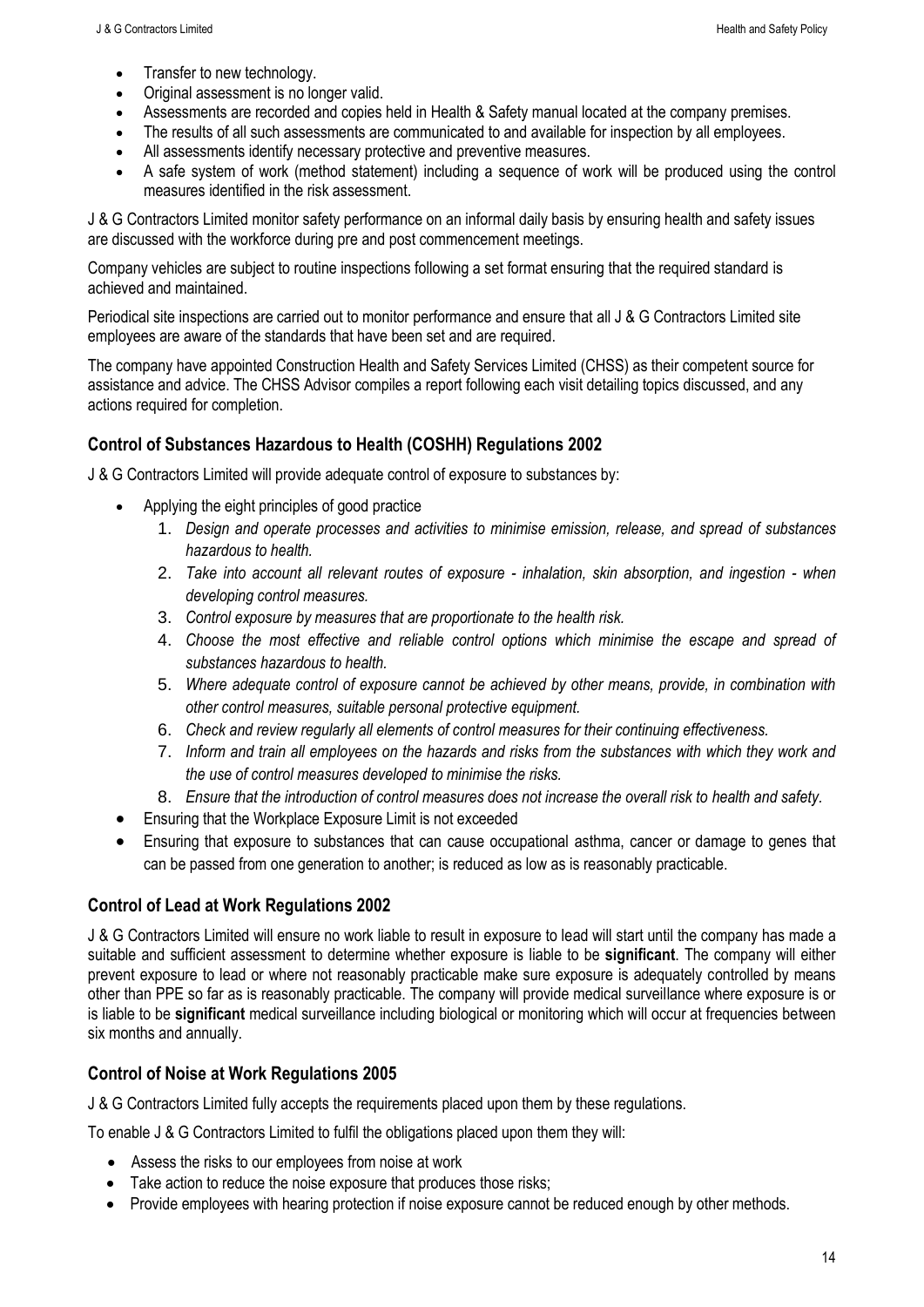- Make sure the legal limits on noise exposure are not exceeded.
- Provide employees with information, instruction, and training.
- Carry out health surveillance where there is a risk to health.

It is J & G Contractors Limited policy to ensure that tools and equipment purchased and used by employees has noise reduction built into the design.

#### <span id="page-14-0"></span>**The Control of Vibration at Work Regulations 2005**

J & G Contractors Limited will ensure a suitable risk assessment is carried out by the Health & Safety Advisor to assess the risk of both hand arm and whole-body vibration to its employees.

The risk assessment will identify the control measures that J & G Contractors Limited need to implement to ensure that exposure levels are reduced to an acceptable level to both Hand Arm Vibration Syndrome (HAVS) and whole-body Vibration Syndrome (WBVS).

As a minimum J & G Contractors Limited will ensure that:

- Suitable tools with vibration reduction features are used.
- Ensure working patterns are established to rotate and limit the time spent using vibratory tools.
- Supply and train employees in the correct use and storage of personal protective equipment (anti vibration gloves).
- Check for and encourage employees to report any signs or symptoms of HAVS/WBVS.
- Provide information and training to avoid unnecessary exposure to vibrations.

#### <span id="page-14-1"></span>**Work at Height Regulations 2005 (amended 2007)**

J & G Contractors Limited will avoid working at heights wherever possible. However, if working at height is unavoidable a. specific risk assessment for working at height to identify specific hazards and the degree of risk present will be carried out.

They will ensure that:

- All work at height is properly planned and organised.
- Those involved in work at height are competent.
- The risks from work at height are assessed.
- Appropriate work equipment is identified, selected, and used.
- The risks from fragile surfaces are properly controlled.
- Equipment for work at height is properly inspected and maintained by a competent person(s).
- Personnel that work at height will be trained in the use of equipment.
- The hierarchy of controls are adhered to
- The Principal Contractors Rules and Requirements are met.

#### <span id="page-14-2"></span>**The Regulatory Reform (Fire Safety) Order 2005**

J & G Contractors Limited will make a suitable and sufficient assessment of the risks to which relevant persons are exposed for the purpose of identifying the measures they need to take to comply with the requirements and prohibitions imposed on them by the Order. The nature of the assessment will vary according to the type and use of the premises, the persons who use or may use the premises, and the risks associated with that use. A risk assessment will be reviewed regularly by the J & G Contractors Limited to keep it up to date, valid and to reflect any significant changes that may have taken place.

The fire procedures will be under the control of the J & G Contractors Limited management, assisted by the Health and Safety Advisor. The company will ensure systems are in place to check all fire procedures and that monitoring, testing and maintenance of firefighting equipment, emergency lighting and alarm systems is completed. The Health and Safety Advisor will conduct regular fire assessments and through the management structure implement control measures to reduce the risk. The Fire Evacuation Procedure will be published on the office notice board.

Personnel working at customer premises or sites must observe all Fire Precaution Notices and Fire Prevention Measures put in place and make themselves familiar with Site Fire Evacuation Procedures.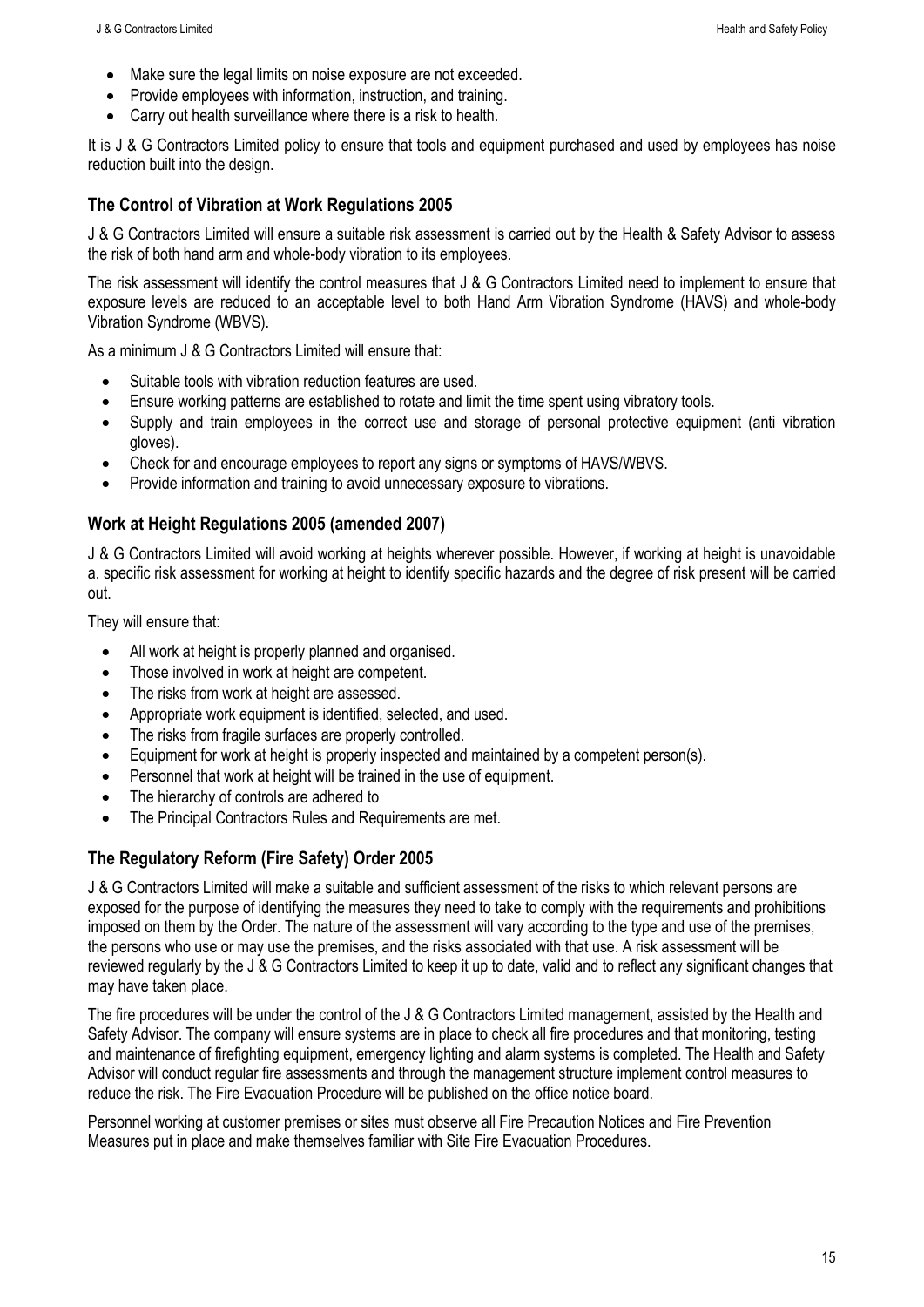## <span id="page-15-0"></span>**The Gas Safety (Installation and Use) Regulations 1998**

J & G Contractors Limited is a Gas Safe Registered Company and will ensure that only Gas Safe Registered operatives will be engaged to carry out works on gas services on our behalf.

Before any gas services work is undertaken, J & G Contractors Limited will ensure that their gas engineers are registered to carry out the tasks with which they are engaged to undertake.

This will be achieved by having the competencies on their Gas Safe ID cards checked with current Gas Safe data base. Copies of their cards will be kept within the company head office.